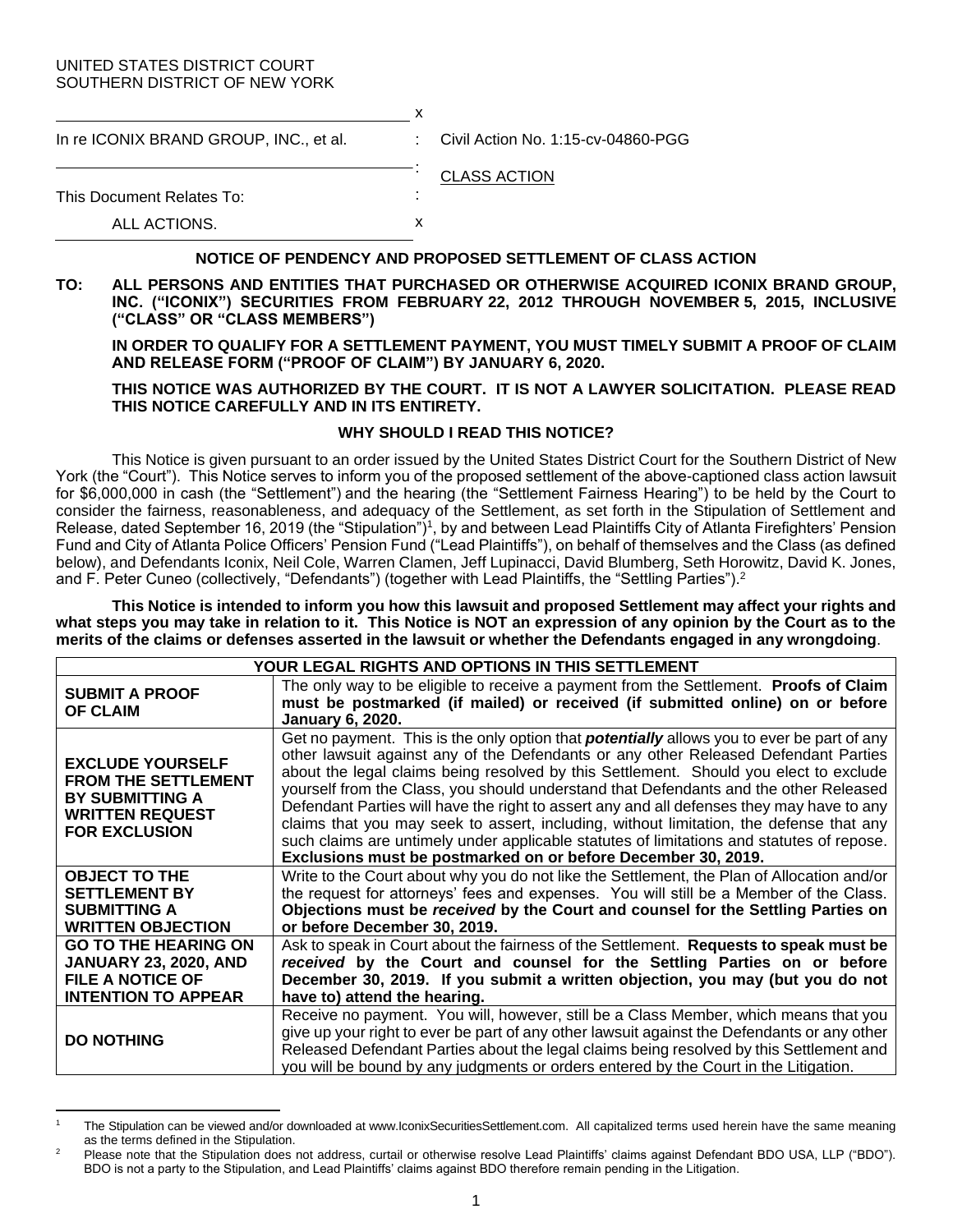## **Description of the Litigation and the Class**

This Notice relates to a proposed settlement of claims in a pending securities class action brought by Iconix investors alleging, among other things, that Defendants violated the federal securities laws by making false and misleading statements during the Class Period. A more detailed description of the Litigation is set forth on pages 3-4 below. The proposed Settlement, if approved by the Court, will settle claims of the Class, as defined on page 4 below.

# **Statement of Class Recovery**

Pursuant to the Settlement described herein, a \$6 million settlement fund has been established (the "Settlement Amount"). The Settlement Amount and any interest earned thereon is the "Settlement Fund." The Settlement Fund, less (a) any taxes, (b) any Notice and Administration Expenses, and (c) any attorneys' fees and litigation expenses (including any reimbursement to Lead Plaintiffs of their costs and expenses in representing the Class) awarded by the Court, will be distributed to Class Members in accordance with a plan of allocation that is approved by the Court. The proposed plan of allocation (the "Plan of Allocation") is set forth on pages 4-6 below. Based on Lead Plaintiffs' estimate of the number of shares of Iconix common stock damaged during the Class Period, the average distribution per share under the Plan of Allocation is roughly \$0.08, before deduction of any taxes on the income earned on the Settlement Fund, Notice and Administration Expenses, and allowable attorneys' fees and expenses (including any reimbursement to Lead Plaintiffs) as determined by the Court. **Class Members should note, however, that these are only estimates**. A Class Member's actual recovery will be a proportion of the Net Settlement Fund determined by that claimant's claims as compared to the total claims of all Class Members who submit acceptable Proofs of Claim. An individual Class Member may receive more or less than this estimated average amount. *See* Plan of Allocation set forth and discussed at pages 4-6 below for more information on the calculation of your claim.

# **Statement of Potential Outcome of Case**

The Settling Parties disagree on both liability and damages and do not agree on the amount of damages per share, if any, that would be recoverable if the Class prevailed on each claim alleged. Defendants deny that they are liable to the Class and deny that the Class has suffered any injury or damages. The issues on which the parties disagree are many, but include: (1) whether Defendants engaged in conduct that would give rise to any liability to the Class under the federal securities laws; (2) whether Defendants have valid defenses to any such claims of liability; (3) the appropriate economic model for determining the amount by which the price of Iconix common stock was allegedly artificially inflated (if at all) during the Class Period; (4) the amount, if any, by which the price of Iconix common stock was allegedly artificially inflated (if at all) during the Class Period; (5) the effect of various market forces on the price of Iconix common stock at various times during the Class Period; (6) the extent to which external factors influenced the price of Iconix common stock at various times during the Class Period; (7) the extent to which the various matters that Lead Plaintiffs alleged were materially false or misleading influenced (if at all) the price of Iconix common stock at various times during the Class Period; and (8) the extent to which the various allegedly adverse material facts that Lead Plaintiffs alleged were omitted influenced (if at all) the price of Iconix common stock at various times during the Class Period.

# **Statement of Attorneys' Fees and Expenses Sought**

Lead Counsel will apply to the Court for an award of attorneys' fees of up to twenty-five percent (25%) of the Settlement Amount, plus expenses not to exceed \$250,000, plus interest earned on both amounts at the same rate as earned by the Settlement Fund. Since the Litigation's inception, Lead Counsel have expended considerable time and effort in the prosecution of this Litigation on a wholly contingent basis and have advanced the expenses of the Litigation in the expectation that if they were successful in obtaining a recovery for the Class they would be paid from such recovery. The requested attorneys' fees and expenses amount to an average cost of approximately \$0.02 per allegedly damaged Iconix common share. The average cost per damaged share will vary depending on the number of acceptable Proofs of Claim submitted. In addition, as part of that application, Lead Plaintiffs may request an amount not to exceed \$5,000 each pursuant to 15 U.S.C. §78u-4(a)(4) in connection with their representation of the Class.

# **Further Information**

For further information regarding the Litigation, this Notice or to review the Stipulation, please contact the Claims Administrator toll-free at 1-888-788-4790, or visit the website www.IconixSecuritiesSettlement.com.

You may also contact a representative of counsel for the Class: Rick Nelson, Shareholder Relations, Robbins Geller Rudman & Dowd LLP, 655 West Broadway, Suite 1900, San Diego, CA 92101, 1-800-449-4900, www.rgrdlaw.com.

## **Please Do Not Call the Court or Defendants with Questions About the Settlement.**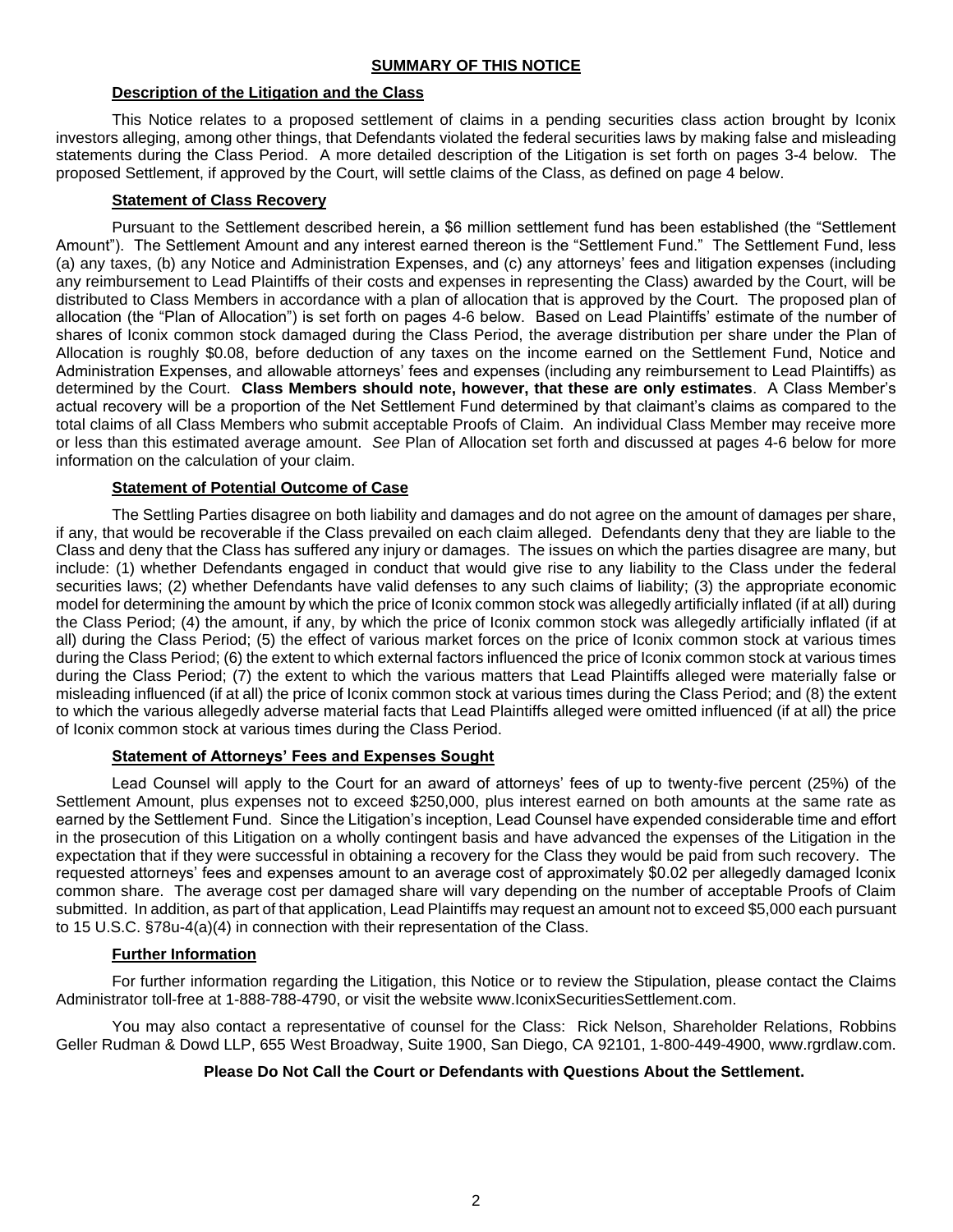#### **Reasons for the Settlement**

Lead Plaintiffs' principal reason for entering into the Settlement is the benefit to the Class now, without the further risk or delays inherent in continued litigation. The cash benefit under the Settlement must be considered against the significant risk that a smaller recovery – or, indeed, no recovery at all – might result after contested motions, trial, and likely appeals, a process that could last several years into the future.

Defendants have denied and continue to deny each and all of the claims alleged by Lead Plaintiffs in the Litigation. Defendants expressly have denied and continue to deny all charges of wrongdoing or liability against them arising out of any of the conduct, statements, acts or omissions alleged, or that could have been alleged, in the Litigation. Defendants also have denied and continue to deny, among other things, the allegations that Lead Plaintiffs or the Class have suffered any damage, or that Lead Plaintiffs or the Class were harmed by the conduct alleged in the Litigation. For Defendants, the principal reason for entering into the Settlement is to eliminate the uncertainty, risk, costs, and burdens inherent in any litigation, especially in complex cases such as this Litigation.

## **WHAT IS THIS LAWSUIT ABOUT?**

#### **I. THE ALLEGATIONS**

The Litigation is currently pending before the Honorable Paul G. Gardephe in the United States District Court for the Southern District of New York (the "Court"). The initial complaints in this action were filed on June 23, 2015. On March 14, 2016, the Court appointed Lead Plaintiffs and, as Lead Counsel, Robbins Geller Rudman & Dowd LLP and Saxena White P.A.

Lead Plaintiffs' Second Consolidated Amended Complaint alleges that Defendants violated sections 10(b) and 20(a) of the Securities Exchange Act of 1934 by issuing materially false and misleading statements regarding aspects of its accounting treatment, including concerning overseas joint ventures Iconix entered into to conceal its deteriorating financial condition. Specifically, Lead Plaintiffs allege that Iconix formed overseas joint ventures, "sold" a purportedly 50% stake to local partners for millions of dollars, then immediately booked the entire purchase price – of which the joint venture partners paid only a fraction at closing, with the majority due in installments over a number of years – as profits for Iconix. Lead Plaintiffs allege that, throughout the Class Period, Defendants repeatedly assured the SEC and investors that the joint venture partners were obligated to pay their installments in full; that these partners were "well-capitalized" and "predetermined" to pay; and that if they did not pay, Iconix had "full recourse" and would sue to collect. Lead Plaintiffs allege that these highly material statements, made in direct response to an SEC inquiry into Iconix's joint venture accounting, were false.

Defendants deny all of Lead Plaintiffs' allegations, contending they did not make any false or misleading statements, and that they disclosed all information required to be disclosed by the federal securities laws.

Lead Plaintiffs have also asserted section 10(b) violations against BDO USA, LLP ("BDO"), an accounting, audit and consulting firm that served as Iconix's auditor during the Class Period. Lead Plaintiffs allege that BDO conspired with Defendants to fraudulently conceal the true nature of the joint ventures. Lead Plaintiffs' claims against BDO are not resolved by the Settlement, and are ongoing.

### **THE COURT HAS NOT RULED AS TO WHETHER DEFENDANTS ARE LIABLE TO LEAD PLAINTIFFS OR TO THE CLASS. THIS NOTICE IS NOT INTENDED TO BE AN EXPRESSION OF ANY OPINION BY THE COURT WITH RESPECT TO THE TRUTH OF THE ALLEGATIONS IN THIS LITIGATION OR THE MERITS OF THE CLAIMS OR DEFENSES ASSERTED. THIS NOTICE IS SOLELY TO ADVISE YOU OF THE PROPOSED SETTLEMENT OF THIS ACTION AND YOUR RIGHTS IN CONNECTION WITH THAT SETTLEMENT.**

### **II. PROCEDURAL HISTORY**

As noted, the initial complaints were filed on June 23, 2015, and the Court appointed Lead Plaintiffs and Lead Counsel on March 14, 2016. Lead Plaintiffs filed their Consolidated Amended Complaint against Defendants on May 13, 2016. Defendants jointly moved to dismiss the Consolidated Amended Complaint on July 27, 2016, arguing that Lead Plaintiffs had failed to allege a strong inference of scienter as to each defendant, had failed to plead the falsity of many of the alleged misstatements, had failed to plead loss causation for many of the alleged misstatements, and had failed to allege control-person liability.

Lead Plaintiffs opposed Defendants' joint motion on September 27, 2016, rebutting each of Defendants' arguments, and Defendants served their reply in further support of the joint motion on October 27, 2016. Defendants' joint motion was still pending at the time the Settling Parties reached agreement on the Settlement.

During the pendency of Defendants' joint motion, the parties agreed to participate in a mediation, which occurred on June 14, 2017, before two JAMS mediators, the Hon. Daniel Weinstein (Ret.) and Jed D. Melnick, Esq. The case did not settle at that time.

On October 25, 2017, Judge Gardephe granted Defendants' motion to dismiss, concluding that Lead Plaintiffs had failed to plead a strong inference of scienter. *See In re Iconix Brand Group, Inc.*, No. 15 Civ. 4860 (PGG), 2017 WL 4898228 (S.D.N.Y. Oct. 25, 2017). Specifically, the Court ruled that Lead Plaintiffs had not sufficiently alleged Defendants' "motive and opportunity" to engage in fraud because: (i) Defendants' performance-based compensation, alleged in the Consolidated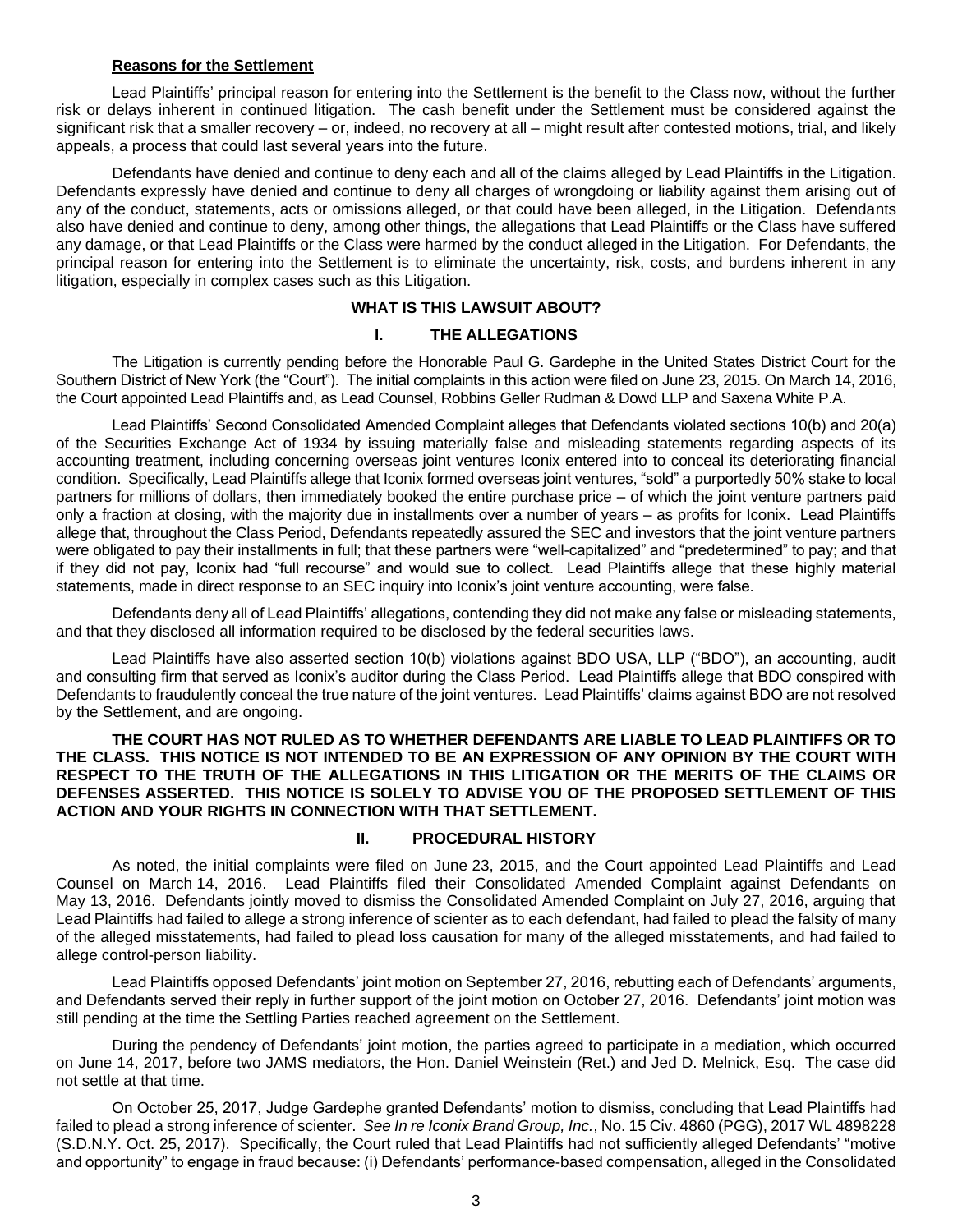Amended Complaint, was common to most corporate officers; (ii) Defendants' Class Period insider sales were not suspicious in timing or amount; and (iii) certain Defendants' net holdings of Iconix stock increased over the Class Period.

The Court also concluded that Lead Plaintiffs failed to plead a strong inference of scienter through allegations of "conscious misbehavior or recklessness" because BDO – Iconix's Class Period independent auditor – "did not detect, observe, or otherwise note any improprieties in Iconix's financial accounting . . . over three consecutive audit years . . . ." Based on these conclusions, the Court dismissed the Consolidated Amended Complaint.

At the same time, the Court granted Lead Plaintiffs' request to amend the Consolidated Amended Complaint. Thus, in an effort to address each of the Court's concerns, and after substantial additional work, Lead Plaintiffs filed their Second Consolidated Amended Complaint on November 14, 2017. The Second Consolidated Amended Complaint, at 479 paragraphs, is 106 paragraphs longer than the Consolidated Amended Complaint, includes substantial additional detail about Defendants' alleged misconduct, and adds BDO as a defendant, alleging that BDO conspired with Defendants to fraudulently conceal the true nature of the joint ventures at issue.

In response to the Second Consolidated Amended Complaint, Defendants prepared a joint motion to dismiss dated February 2, 2018, and BDO separately moved to dismiss that same day. As they had in their first motion to dismiss, Defendants argued that Lead Plaintiffs failed to adequately allege scienter, falsity, loss causation, and control-person liability. BDO argued that Lead Plaintiffs failed to plead scienter, falsity, and loss causation. Lead Plaintiffs served their omnibus opposition to Defendants' and BDO's motions to dismiss on March 29, 2018, rebutting each defense asserted, and Defendants and BDO served their replies in further support of their motions on April 27, 2018.

During the pendency of Defendants' and BDO's motions to dismiss, Defendants and Lead Plaintiffs – both independently and with the aid of the mediators – resumed the settlement discussions begun during the June 2017 mediation. Those renewed efforts culminated in a mediator's proposal for \$6 million, which the parties accepted on July 31, 2019.

BDO, which did not participate in the renewed settlement discussions, is not a party to the proposed Settlement, and litigation against BDO is ongoing.

### **HOW DO I KNOW IF I AM A CLASS MEMBER?**

If you purchased or otherwise acquired Iconix common stock from February 22, 2012 through November 5, 2015, inclusive, you are a Class Member. As set forth in the Stipulation, excluded from the Class are: (i) Defendants; (ii) members of the immediate family of each Individual Defendant; (iii) any person who was an officer or director of Iconix during the Class Period; (iv) any firm, trust, corporation, officer, or other entity in which any Defendant has or had a controlling interest; and (v) the legal representatives, agents, affiliates, heirs, beneficiaries, successors-in-interest, or assigns of any such excluded party. Also excluded from the Class is any Person who timely and validly requests exclusion pursuant to the requirements described on page 8 below.

**PLEASE NOTE:** Receipt of this Notice does not mean that you are a Class Member or that you will be entitled to receive a payment from the Settlement. If you are a Class Member and you wish to be eligible to participate in the distribution of proceeds from the Settlement, you are required to submit the Proof of Claim that is being distributed with this Notice and the required supporting documentation as set forth therein postmarked or submitted online on or before January 6, 2020.

# **WHAT IS THE MONETARY VALUE OF THE PROPOSED SETTLEMENT?**

The Settlement, if approved, will result in the creation of a cash settlement fund of \$6,000,000. This fund, plus accrued interest and minus the costs of this Notice and all costs associated with the administration of the Settlement, Taxes and Tax Expenses, as well as attorneys' fees and expenses, and the payment of Lead Plaintiffs' costs and expenses in representing the Class, as approved by the Court (the "Net Settlement Fund"), will be distributed to eligible Class Members pursuant to the Plan of Allocation that is described in the next section of this Notice.

### **WHAT IS THE PROPOSED PLAN OF ALLOCATION?**

The objective of the Plan of Allocation is to equitably distribute the Net Settlement Fund among Class Members based on their respective alleged economic losses resulting from the securities law violations alleged in the Litigation.

The Claims Administrator shall determine each Class Member's share of the Net Settlement Fund based upon the recognized loss formula (the "Recognized Claim") described below. A Recognized Claim will be calculated for each share of Iconix common stock purchased or otherwise acquired during the Class Period. The calculation of a Recognized Claim will depend upon several factors, including when the Iconix common stock was purchased or otherwise acquired and in what amounts, whether the shares were ever sold, and, if so, when they were sold and for what amounts. The Recognized Claim is not intended to estimate the amount a Class Member might have been able to recover after a trial, nor to estimate the amount that will be paid to Class Members pursuant to the Settlement. The Recognized Claim is the basis upon which the Net Settlement Fund will be proportionately allocated to Class Members.

Your share of the Net Settlement Fund will depend on the number of valid Proofs of Claim that Class Members send in and how many shares of Iconix common stock you purchased or otherwise acquired during the Class Period, and whether you sold any of those shares and when you sold them.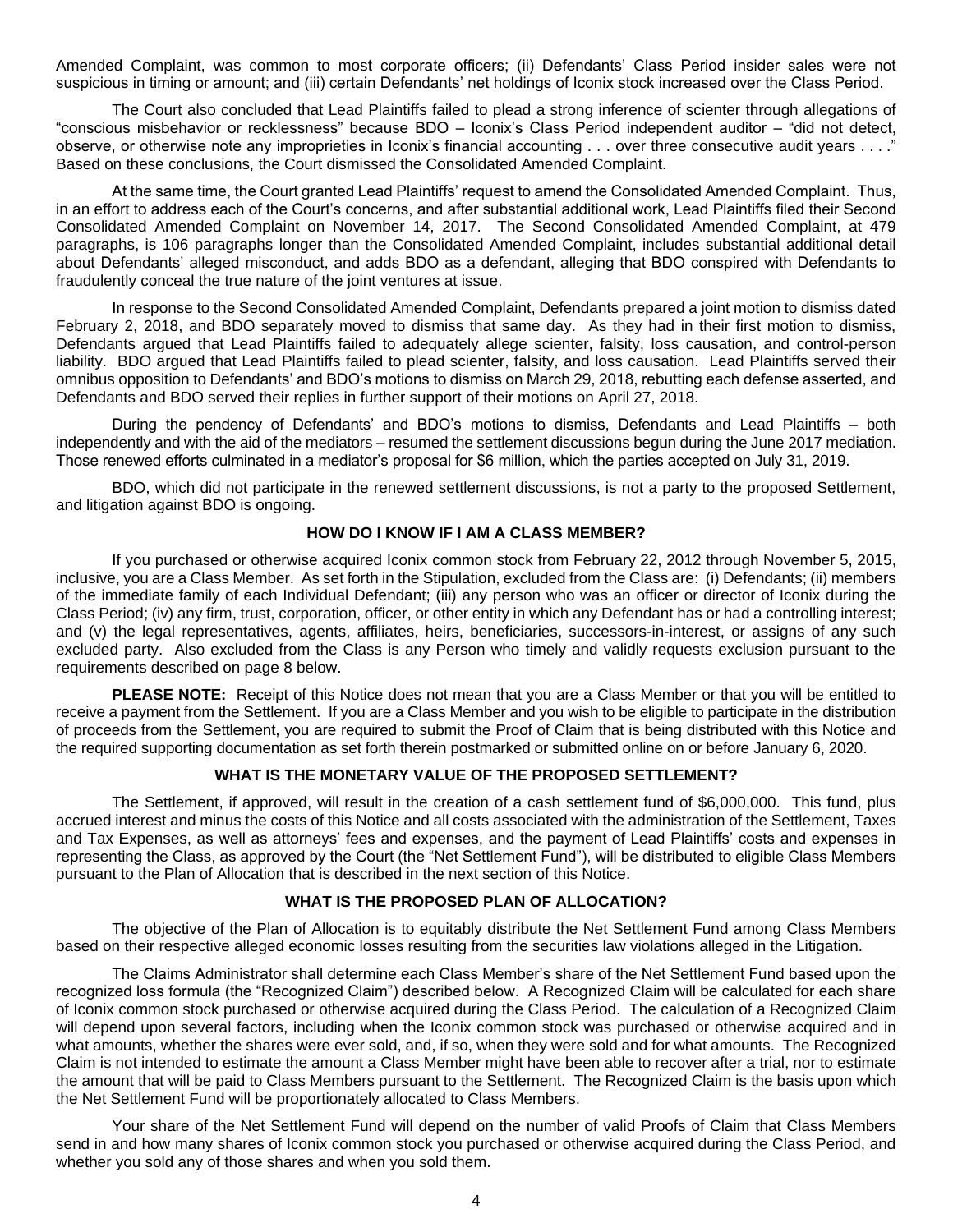## **PLAN OF ALLOCATION**

The allocation below is based on the following inflation per share amounts for Class Period common stock purchases and sales as well as the statutory Private Securities Litigation Reform Act of 1995 ("PSLRA") 90 day-look back amount of \$6.42. Furthermore, if any of the formulas set forth below yield an amount less than \$0.00, the claim per share is \$0.00.

| <b>Inflation Period</b>               | <b>Inflation per Share</b> |
|---------------------------------------|----------------------------|
| February 12, 2012 - December 14, 2014 | \$26.97                    |
| December 15, 2014 – February 25, 2015 | \$24.78                    |
| February 26, 2015 - March 30, 2015    | \$23.74                    |
| March 31, 2015 - April 19, 2015       | \$21.12                    |
| April 20, 2015 - August 6, 2015       | \$14.30                    |
| August 7, 2015 - August 9, 2015       | \$9.66                     |
| August 10, 2015 - November 5, 2015    | \$9.14                     |

For shares of Iconix common stock *purchased, or acquired, on or between February 22, 2012 through and including November 5, 2015*, the claim per share shall be as follows:

- (a) If sold prior to December 15, 2014, the claim per share is \$0.00.
- (b) If sold on or between December 15, 2014 through and including November 5, 2015, the claim per share shall be the lesser of: (i) the inflation per share at the time of purchase less the inflation per share at the time of sale; and (ii) the difference between the purchase price and the selling price.
- (c) If retained at the end of November 5, 2015 and sold on or before February 3, 2016, the claim per share shall be the least of: (i) the inflation per share at the time of purchase; (ii) the difference between the purchase price and the selling price; and (iii) the difference between the purchase price and the average closing price up the date of sale as set forth in the table below.
- (d) If retained at the close of trading on February 3, 2016, or sold thereafter, the claim per share shall be the lesser of: (i) the inflation per share at the time of purchase; and (ii) the difference between the purchase price and \$6.42.

| <b>Date</b> | <b>Price</b>       | <b>Average Closing Price</b> |
|-------------|--------------------|------------------------------|
| 11/6/2015   | \$6.90             | \$6.90                       |
| 11/9/2015   | \$7.05             | \$6.98                       |
| 11/10/2015  | \$7.22             | \$7.06                       |
| 11/11/2015  | \$7.05             | $\frac{1}{27.06}$            |
| 11/12/2015  | \$7.07             | \$7.06                       |
| 11/13/2015  | \$6.96             | \$7.04                       |
| 11/16/2015  | \$7.00             | \$7.04                       |
| 11/17/2015  | \$6.40             | \$6.96                       |
| 11/18/2015  | \$6.29             | \$6.88                       |
| 11/19/2015  | \$6.34             | \$6.83                       |
| 11/20/2015  | \$6.40             | \$6.79                       |
| 11/23/2015  | \$6.90             | \$6.80                       |
| 11/24/2015  | \$7.01             | \$6.81                       |
| 11/25/2015  | \$7.07             | \$6.83                       |
| 11/27/2015  | \$7.06             | \$6.85                       |
| 11/30/2015  | \$7.04             | \$6.86                       |
| 12/1/2015   | \$6.98             | \$6.87                       |
| 12/2/2015   | \$7.03             | \$6.88                       |
| 12/3/2015   | \$6.93             | \$6.88                       |
| 12/4/2015   | \$6.82             | \$6.88                       |
| 12/7/2015   | \$6.46             | \$6.86                       |
| 12/8/2015   | \$6.10             | \$6.82                       |
| 12/9/2015   | \$6.13             | \$6.79                       |
| 12/10/2015  | \$6.91             | \$6.80                       |
| 12/11/2015  | \$6.61             | \$6.79                       |
| 12/14/2015  | \$6.10             | \$6.76                       |
| 12/15/2015  | \$6.12             | \$6.74                       |
| 12/16/2015  | $\overline{$}6.30$ | \$6.72                       |
| 12/17/2015  | \$6.59             | \$6.72                       |
| 12/18/2015  | \$6.74             | \$6.72                       |
| 12/21/2015  | \$6.97             | \$6.73                       |
| 12/22/2015  | \$7.17             | \$6.74                       |
| 12/23/2015  | \$7.49             | \$6.76                       |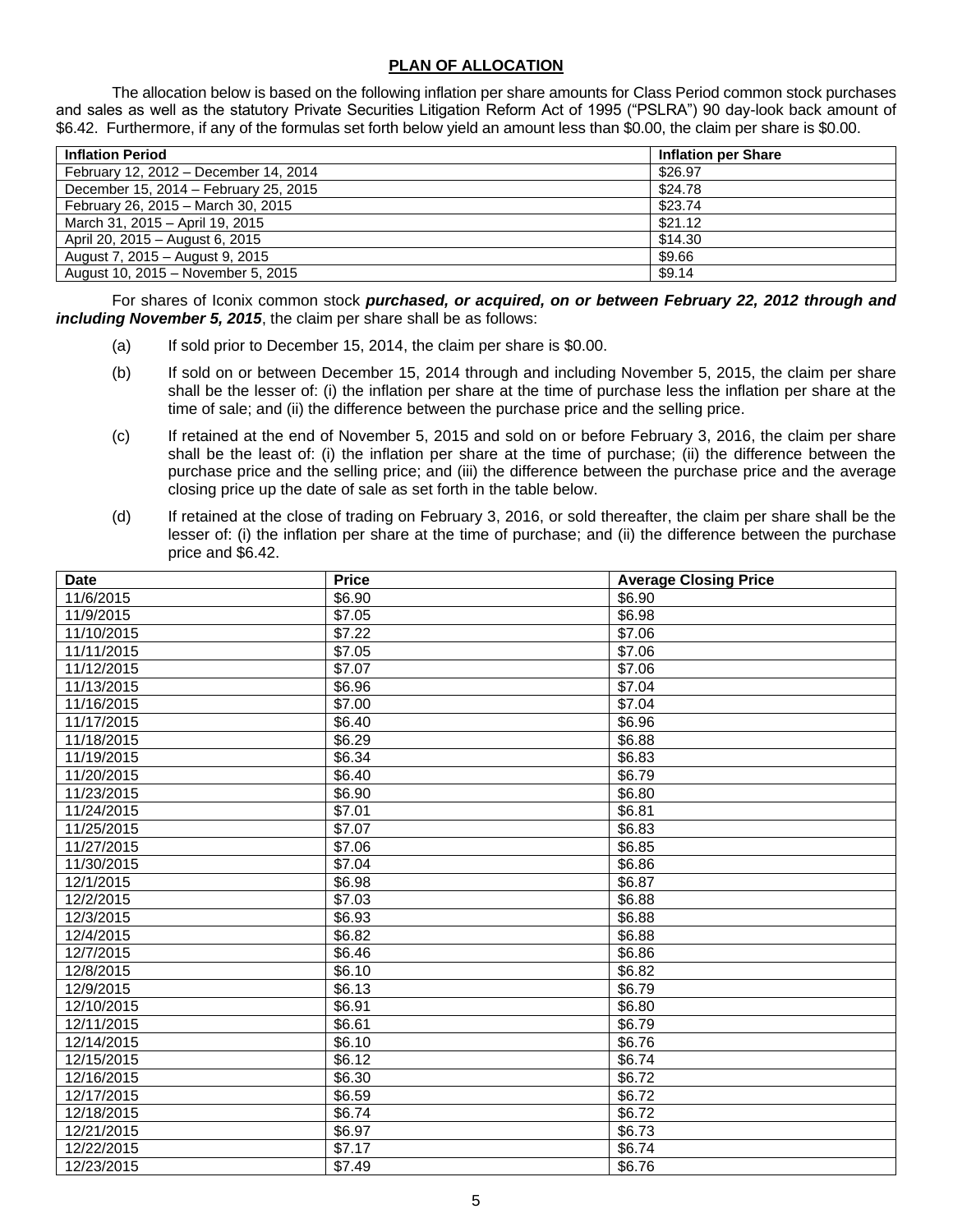| <b>Date</b> | <b>Price</b> | <b>Average Closing Price</b> |
|-------------|--------------|------------------------------|
| 12/24/2015  | \$7.45       | \$6.78                       |
| 12/28/2015  | \$5.67       | \$6.75                       |
| 12/29/2015  | \$5.84       | \$6.73                       |
| 12/30/2015  | \$6.18       | \$6.71                       |
| 12/31/2015  | \$6.83       | $\overline{$}6.72$           |
| 1/4/2016    | \$6.86       | \$6.72                       |
| 1/5/2016    | \$6.40       | \$6.71                       |
| 1/6/2016    | \$6.41       | \$6.70                       |
| 1/7/2016    | \$5.90       | $\overline{$6.68}$           |
| 1/8/2016    | \$5.37       | \$6.65                       |
| 1/11/2016   | \$5.04       | \$6.62                       |
| 1/12/2016   | \$5.46       | \$6.59                       |
| 1/13/2016   | \$5.37       | $\overline{$}6.57$           |
| 1/14/2016   | \$5.43       | \$6.54                       |
| 1/15/2016   | \$5.35       | \$6.52                       |
| 1/19/2016   | \$5.05       | \$6.49                       |
| 1/20/2016   | \$5.16       | \$6.46                       |
| 1/21/2016   | \$5.38       | \$6.44                       |
| 1/22/2016   | \$5.76       | \$6.43                       |
| 1/25/2016   | \$5.83       | \$6.41                       |
| 1/26/2016   | \$6.56       | \$6.42                       |
| 1/27/2016   | \$6.25       | \$6.41                       |
| 1/28/2016   | \$6.31       | \$6.41                       |
| 1/29/2016   | \$6.64       | \$6.42                       |
| 2/1/2016    | \$6.63       | \$6.42                       |
| 2/2/2016    | \$6.22       | \$6.42                       |
| 2/3/2016    | \$6.80       | \$6.42                       |

In the event a Class Member has more than one purchase or acquisition or sale of Iconix common stock during the Class Period, all such purchases and sales shall be matched on a First-In, First-Out ("FIFO") basis. Sales will be matched against purchases in chronological order, beginning with the earliest purchase made during the relevant period.

A purchase, acquisition or sale of Iconix common stock shall be deemed to have occurred on the "contract" or "trade" date as opposed to the "settlement" or "payment" date. All purchase, acquisition and sale prices shall exclude any fees and commissions. The receipt or grant by gift, devise, or operation of law of Iconix common stock during the Class Period shall not be deemed a purchase, acquisition or sale of Iconix common stock for the calculation of a claimant's Recognized Claim nor shall it be deemed an assignment of any claim relating to the purchase or acquisition of such shares unless specifically provided in the instrument of gift or assignment. The receipt of Iconix common stock during the Class Period in exchange for securities of any other corporation or entity shall not be deemed a purchase, acquisition or sale of Iconix common stock.

With respect to Iconix common stock purchased or sold through the exercise of an option, the purchase/sale date of the shares is the exercise date of the option and the purchase/sale price of the share is the exercise price of the option. Any Recognized Claim arising from purchases of Iconix common stock acquired during the Class Period through the exercise of an option on Iconix common stock shall be computed as provided for other purchases of Iconix common stock in the Plan of Allocation.

The total of all profits shall be subtracted from the total of all losses from transactions during the Class Period to determine if a Class Member has a Recognized Claim. Only if a Class Member had a net market loss, after all profits from transactions in Iconix common stock during the Class Period are subtracted from all losses, will such Class Member be eligible to receive a distribution from the Net Settlement Fund.

If an Authorized Claimant has an overall market gain, the Recognized Claim for that Authorized Claimant will be \$0.00. The Claims Administrator shall allocate to each Authorized Claimant a *pro rata* share of the Net Settlement Fund based on his, her, or its Recognized Claim as compared to the total Recognized Claims of all Authorized Claimants. No distribution shall be made to Authorized Claimants who would otherwise receive a distribution of less than \$10.00.

The Court has reserved jurisdiction to allow, disallow, or adjust the claim of any Class Member on equitable grounds.

Payment pursuant to the Plan of Allocation set forth above shall be conclusive against all Authorized Claimants. No Person shall have any claim against Lead Plaintiffs, Lead Counsel, any Claims Administrator, any other Person designated by Lead Counsel, or any of the Released Defendant Parties based on the distributions made substantially in accordance with the Stipulation and the Settlement contained therein, the Plan of Allocation, or further orders of the Court. All Class Members who fail to complete and submit a valid and timely Proof of Claim shall be barred from participating in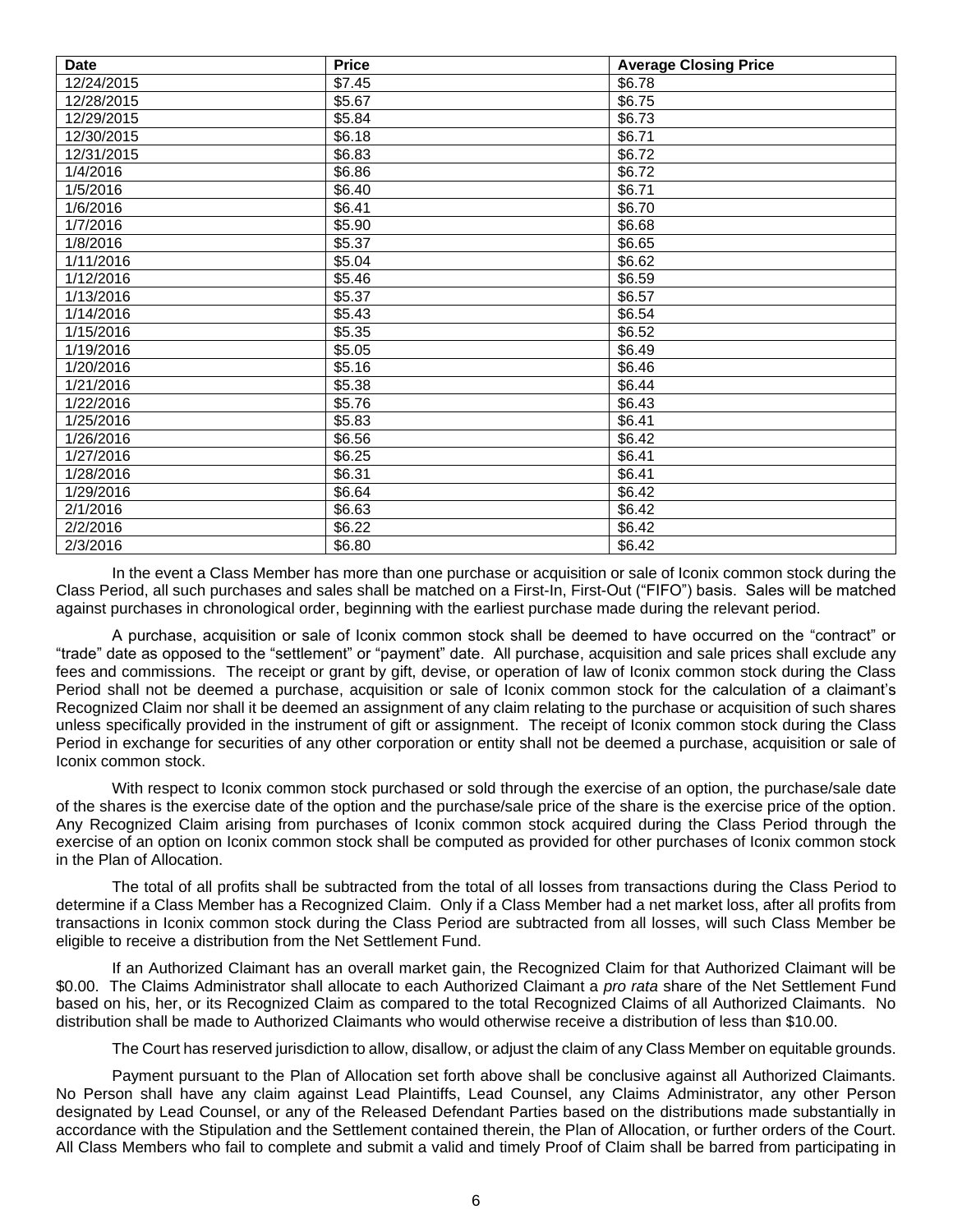distributions from the Net Settlement Fund (unless otherwise ordered by the Court), but otherwise shall be bound by all of the terms of the Stipulation, including the terms of any judgment entered and the releases given.

## **DO I NEED TO CONTACT LEAD COUNSEL IN ORDER TO PARTICIPATE IN DISTRIBUTION OF THE SETTLEMENT FUND?**

No. If you have received this Notice and timely submit your Proof of Claim to the designated address, you need not contact Lead Counsel. If your address changes, please contact the Claims Administrator at:

> *Iconix Securities Settlement* Claims Administrator c/o Gilardi & Co. LLC P.O. Box 43305 Providence, RI 02940-3305 Telephone: 1-888-788-4790 www.IconixSecuritiesSettlement.com

### **THERE WILL BE NO PAYMENTS IF THE STIPULATION IS TERMINATED**

The Stipulation may be terminated under several circumstances outlined in it. If the Stipulation is terminated, the Litigation will proceed as if the Stipulation had not been entered into.

#### **WHAT ARE THE REASONS FOR SETTLEMENT?**

The Settlement was reached after contested motion practice directed to the sufficiency of Lead Plaintiffs' claims. The parties also retained experts. Nevertheless, the Court has not reached any final decisions in connection with Lead Plaintiffs' claims against Defendants. Instead, Lead Plaintiffs and Defendants have agreed to this Settlement, which was reached with the substantial assistance of a highly respected mediator. In reaching the Settlement, the parties have avoided the cost, delay and uncertainty of further litigation.

As in any litigation, Lead Plaintiffs and the proposed Class would face an uncertain outcome if they did not agree to the Settlement. The parties expected that the case could continue for a lengthy period of time and that if Lead Plaintiffs succeeded, Defendants would file appeals that would postpone final resolution of the case. Continuation of the Litigation against Defendants could result in a judgment greater than this Settlement. Conversely, continuing the case could result in no recovery at all or a recovery that is less than the amount of the Settlement.

Lead Plaintiffs and Lead Counsel believe that this Settlement is fair and reasonable to the Members of the Class. They have reached this conclusion for several reasons. Specifically, if the Settlement is approved, the Class will receive a certain and immediate monetary recovery. Additionally, Lead Counsel believe that the significant and immediate benefits of the Settlement, when weighed against the significant risk, delay and uncertainty of continued litigation, are a very favorable result for the Class.

Defendants are entering into this Settlement solely to eliminate the burden and expense of further litigation. Defendants have determined that it is desirable and beneficial to them that the Litigation be settled in the manner and upon the terms and conditions set forth in the Stipulation.

#### **WHO REPRESENTS THE CLASS?**

The following attorneys are counsel for the Class:

Mark Millkey ROBBINS GELLER RUDMAN & DOWD LLP 58 South Service Road, Suite 200 Melville, NY 11747 Telephone: 800/449-4900

Joseph E. White, III SAXENA WHITE P.A. 150 East Palmetto Park Road, Suite 600 Boca Raton, FL 33432 Telephone: 561/394-3399

If you have any questions about the Litigation, or the Settlement, you are entitled to consult with Lead Counsel by contacting counsel at the phone numbers listed above.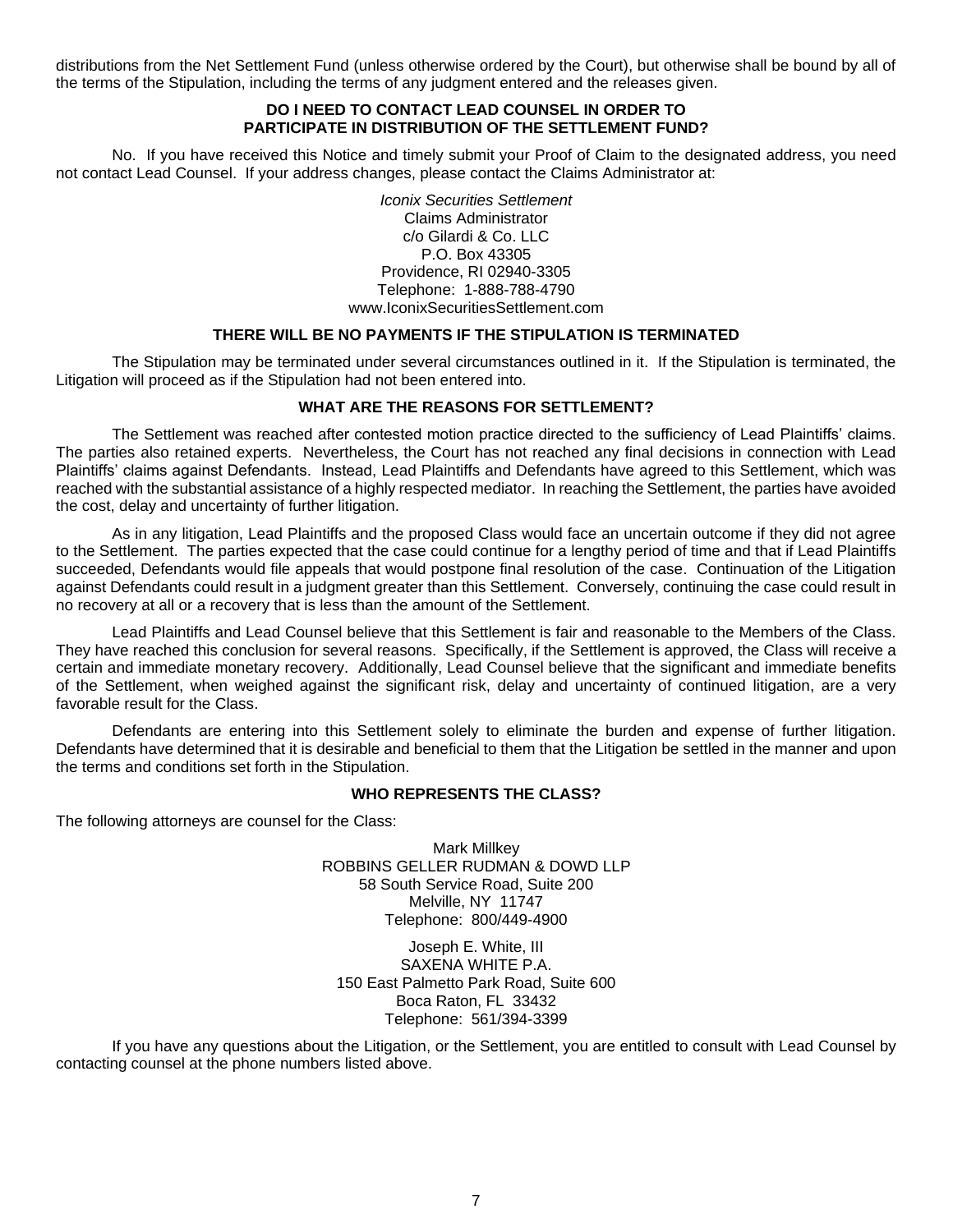You may obtain a copy of the Stipulation by contacting the Claims Administrator at:

#### *Iconix Securities Settlement* Claims Administrator c/o Gilardi & Co. LLC P.O. Box 43305 Providence, RI 02940-3305 Telephone: 1-888-788-4790 www.IconixSecuritiesSettlement.com

#### **HOW WILL THE LEAD PLAINTIFFS' LAWYERS BE PAID?**

Lead Counsel will file a motion for an award of attorneys' fees and expenses that will be considered at the Settlement Fairness Hearing. Lead Counsel will apply for an attorneys' fee award in the amount of up to 25% of the Settlement Amount, plus payment of expenses incurred in connection with this Litigation in an amount not to exceed \$250,000, plus interest on both amounts at the same rate and for the same period as earned by the Settlement Fund. In addition, Lead Plaintiffs may seek a payment of up to \$5,000 each in connection with their efforts in representing the Class. Such sums as may be approved by the Court will be paid from the Settlement Fund. Class Members are not personally liable for any such fees or expenses.

The attorneys' fees and expenses requested will be the only payment to Lead Counsel for their efforts in achieving this Settlement and for their risk in undertaking this representation on a wholly contingent basis. The fees requested will compensate Lead Counsel for their work in achieving the Settlement. The Court will decide what constitutes a reasonable fee award and may award less than the amount requested by Lead Counsel.

### **CAN I EXCLUDE MYSELF FROM THE SETTLEMENT?**

Yes. If you do not want to receive a payment from this Settlement, or you want to keep the right to sue or continue to sue Defendants on your own about the legal issues in this case, then you must take steps to get out of the Class. This is called excluding yourself from, or "opting out" of, the Class. If you are requesting exclusion because you want to bring your own lawsuit based on the matters alleged in this Litigation, you may want to consult an attorney and discuss whether any individual claim that you may wish to pursue would be time-barred by the applicable statutes of limitation or repose.

To exclude yourself from the Class, you must send a signed and dated letter by mail saying that you want to be excluded from the Class in the following Litigation: *In re Iconix Brand Group, Inc., et al.*, No. 1:15-cv-04860-PGG. Be sure to include your name, address, telephone number, and the date(s), price(s), and number of shares of Iconix common stock that you purchased or acquired during the Class Period. Your exclusion request must be **postmarked no later than December 30, 2019**, and sent to the Claims Administrator at:

> *Iconix Securities Settlement* Claims Administrator c/o Gilardi & Co. LLC EXCLUSIONS 3301 Kerner Blvd. San Rafael, CA 94901

You cannot exclude yourself by phone or by e-mail. If you make a proper request for exclusion, you will not receive a settlement payment, and you cannot object to the Settlement. If you make a proper request for exclusion, you will not be legally bound by anything that happens in this lawsuit.

### **CAN I OBJECT TO THE SETTLEMENT, THE REQUESTED ATTORNEYS' FEES, THE REQUESTED PAYMENT OF EXPENSES AND/OR THE PLAN OF ALLOCATION?**

Yes. If you are a Class Member, you may object to the terms of the Settlement. Whether or not you object to the terms of the Settlement, you may also object to the requested attorneys' fees and expenses, Lead Plaintiffs' request for payment for representing the Class and/or the Plan of Allocation. In order for any objection to be considered, you must file a written statement with the Clerk of the Court and send a copy to Lead Counsel and Defendants' Counsel, at the addresses listed below so that it is **received by December 30, 2019**. Any objection must: (i) state the name, address, and telephone number of the objector and must be signed by the objector; (ii) state that the objector is objecting to the proposed Settlement, Plan of Allocation, and/or application for attorneys' fees or expenses in this Litigation; (iii) state the objection(s) and the specific reasons for each objection, including any legal and evidentiary support the objector wishes to bring to the Court's attention; (iv) state whether the objection applies only to the objector, to a specific subset of the Class, or to the entire Class; and (v) include documents sufficient to prove the objector's membership in the Class, such as the number of shares of Iconix common stock purchased or acquired during the Class Period, as well as the dates and prices of each such purchase or acquisition. The Clerk of the Court's address is: Daniel Patrick Moynihan United States Courthouse, 500 Pearl Street, New York, NY 10007; Lead Counsel's address is: Robbins Geller Rudman & Dowd LLP, 58 South Service Road, Suite 200, Melville, NY 11747, c/o Mark Millkey; Defendants' Counsel's address is: Skadden, Arps, Slate, Meagher & Flom LLP, Four Times Square, New York, NY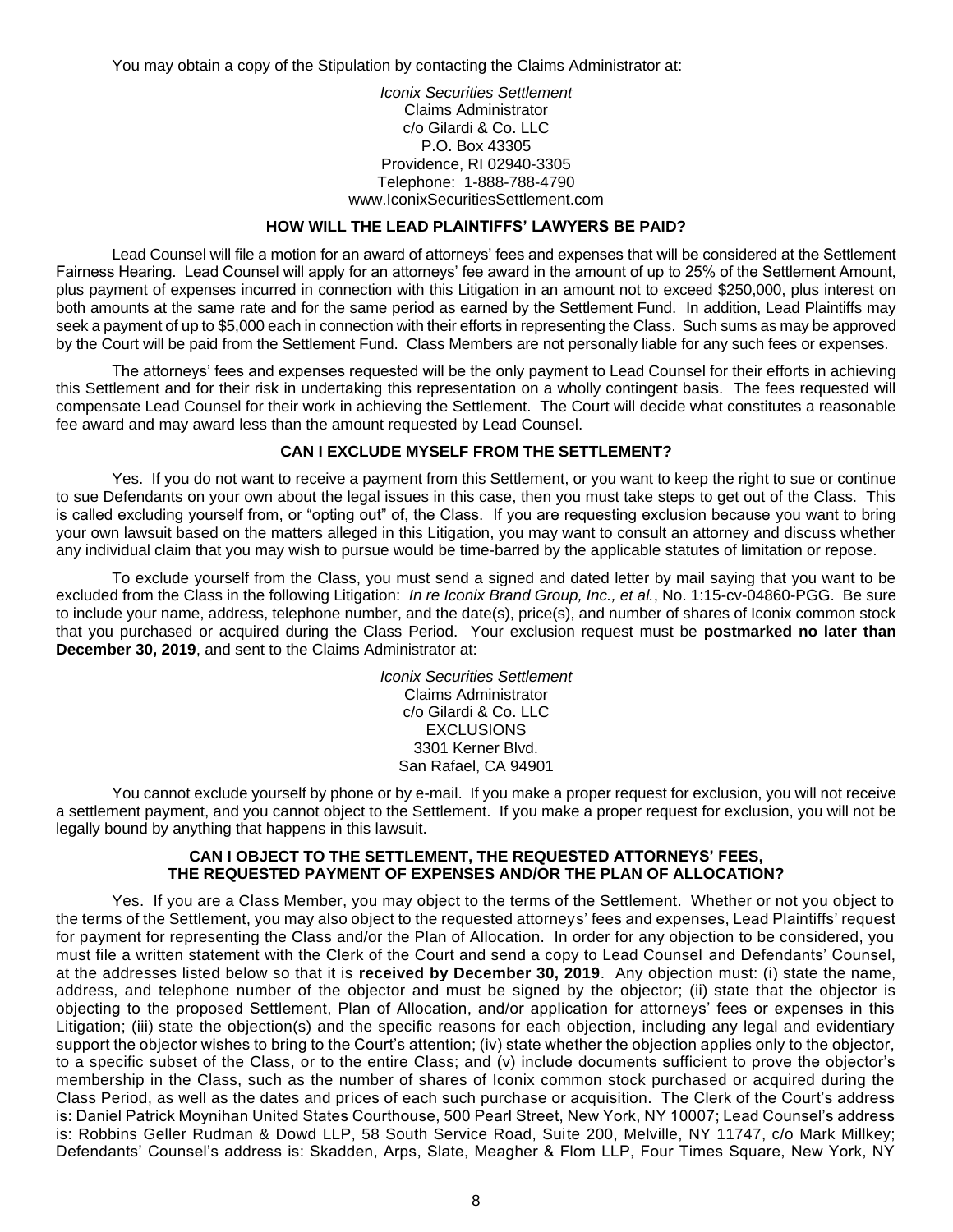10036, c/o Scott D. Musoff. Attendance at the Settlement Fairness Hearing is not necessary; however, persons wishing to be heard orally at the Settlement Fairness Hearing are required to indicate in their written objection their intention to appear at the hearing and identify any witnesses they may call to testify and exhibits, if any, they intend to introduce into evidence.

## **WHAT IS THE DIFFERENCE BETWEEN OBJECTING AND EXCLUDING MYSELF FROM THE SETTLEMENT?**

Objecting is telling the Court that you do not like something about the proposed Settlement, the Plan of Allocation, Lead Counsel's request for an award of attorneys' fees and expenses, or Lead Plaintiffs' request for payment for representing the Class. You can object only if you stay in the Class. Excluding yourself is telling the Court that you do not want to be part of the Class. If you exclude yourself, you have no basis to object because the case no longer applies to you.

### **WHAT ARE MY RIGHTS AND OBLIGATIONS UNDER THE SETTLEMENT?**

If you are a Class Member and you do not exclude yourself from the Class, you may receive the benefit of, and you will be bound by, the terms of the Settlement described in this Notice, upon approval by the Court.

## **HOW CAN I GET A PAYMENT?**

In order to qualify for a payment, you must timely complete and return the Proof of Claim that accompanies this Notice. A Proof of Claim is enclosed with this Notice and also may be downloaded at www.IconixSecuritiesSettlement.com. Read the instructions carefully; fill out the Proof of Claim; sign it; and mail or submit it online so that it is **postmarked (if mailed) or received (if submitted online) no later than January 6, 2020**. The Proof of Claim may be submitted online at www.IconixSecuritiesSettlement.com. If you do not submit a timely Proof of Claim with all of the required information, you will not receive a payment from the Settlement Fund; however, unless you expressly exclude yourself from the Class as described above, you will still be bound in all other respects by the Settlement, the Judgment, and the release contained in them.

## **WHAT CLAIMS WILL BE RELEASED BY THE SETTLEMENT?**

If the Settlement is approved by the Court, the Court will enter a Judgment. If the Judgment becomes final pursuant to the terms of the Stipulation, all Class Members shall be deemed to have, and by operation of the Final Judgment shall have, fully, finally, and forever released, relinquished, and discharged any and all of the Released Defendant Parties from all Released Plaintiffs' Claims.

- "Released Defendant Party" or "Released Defendant Parties" means each and all of the Defendants, and each of their respective direct controlling persons, associates, related or affiliated entities, and each and all of their respective past or present officers, directors, employees, partners, members, principals, agents, representatives, attorneys, auditors, financial or investment advisors, consultants, underwriters, accountants, investment bankers, commercial bankers, entities providing fairness opinions, advisors, insurers, reinsurers, heirs, spouses, executors, trustees, general or limited partners or partnerships, limited liability companies, members, joint ventures, personal or legal representatives, estates, administrators, predecessors, successors or assigns, or any member of their immediate families, marital communities, or any trusts for which any of them are trustees, settlers or beneficiaries or anyone acting or purporting to act for or on behalf of them or their successors or collectively. "Released Defendant Party" or "Released Defendant Parties" do not include Defendant BDO, who is not a party to the Stipulation.
- "Released Defendants' Claims" means as against all Plaintiffs in the Action, Lead Counsel, and all other Class Members, all claims and causes of action of every nature and description, whether known or unknown, whether arising under federal, state, common or foreign law, that arise out of or relate in any way to the institution, prosecution, or settlement of the claims against the Defendants, except for claims relating to the enforcement of the Stipulation of Settlement or any claims against any person or entity who or which submits a request for exclusion from the Class that is accepted by the Court.
- "Released Plaintiffs' Claims" means to the fullest extent that the law permits their release, of and from all claims, suits, actions, appeals, causes of action, damages (including, without limitation, compensatory, punitive, exemplary, rescissory, direct, consequential, or special damages, and restitution and disgorgement), demands, rights, debts, penalties, costs, expenses, setoffs, fees, injunctive relief, attorneys' fees, expert or consulting fees, prejudgment interest, indemnities, duties, liabilities, losses, or obligations of every nature and description whatsoever, known or unknown, whether or not concealed or hidden, accrued or unaccrued, fixed or contingent, direct or indirect, anticipated or unanticipated, whether legal, contractual, rescissory, statutory, or equitable in nature, whether arising under federal, state, common, or foreign law, against the Released Defendant Parties that are based upon, arise from, or relate to both: (i) the allegations, transactions, facts, matters, events, disclosures, public filings, acts, occurrences, representations, statements, financial statements, restatements of financial statements, accounting treatments, omissions and/or failures to act that were alleged, in the Consolidated Complaint or Second Amended Complaint and any other complaints filed in connection with this Action, or could have been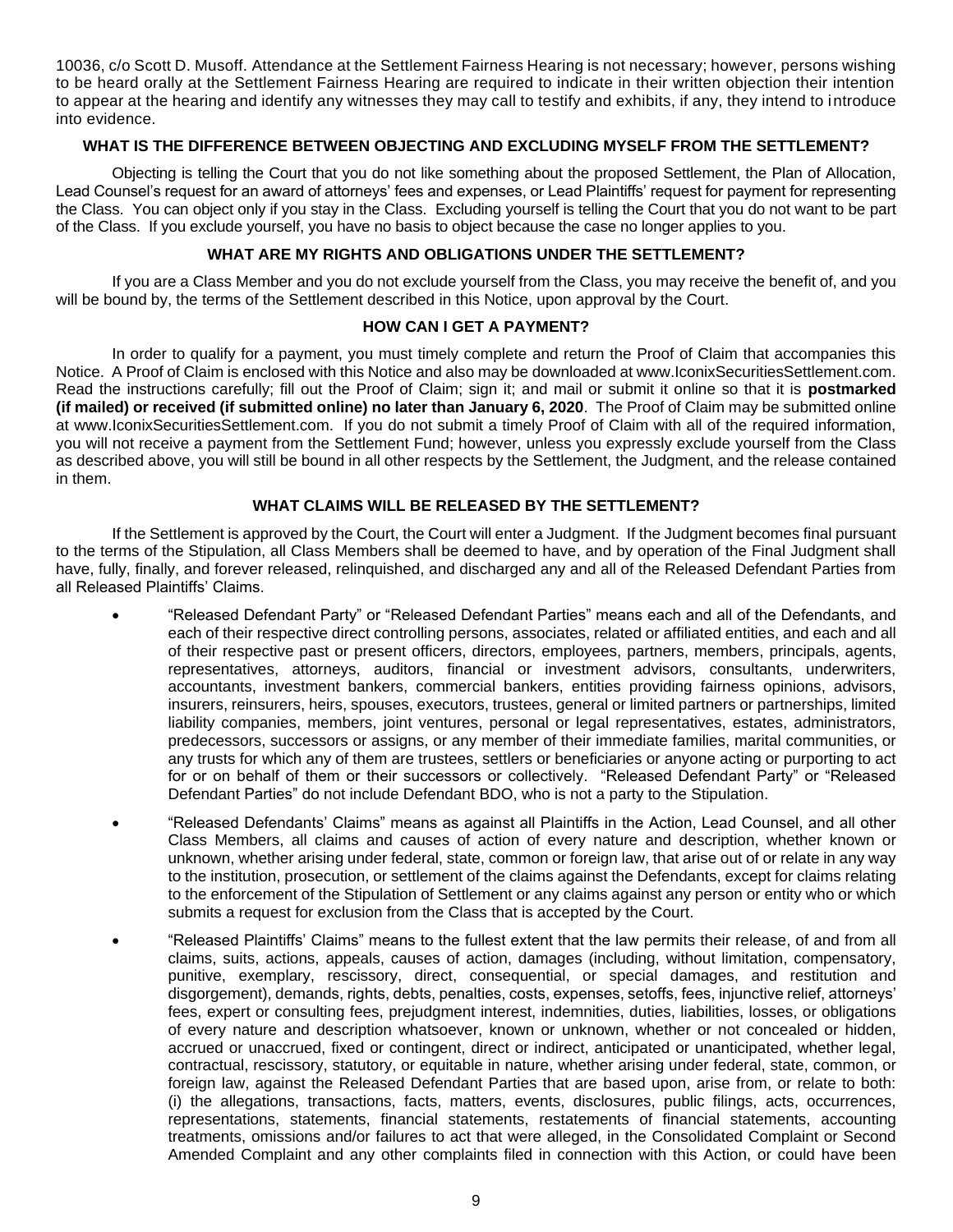alleged by Lead Plaintiffs or any Class Member in this Action; and (ii) the purchase or acquisition of Iconix securities during the Class Period. The Released Plaintiffs' Claims will not include any claims of any person or entity who or which submits a request for exclusion that is accepted by the Court. "Released Plaintiffs' Claims" expressly includes "Unknown Claims" as defined below. "Released Plaintiffs' Claims" does *not* include Lead Plaintiffs' claims against Defendant BDO, which remain pending in the Litigation.

• "Unknown Claims" means any and all Released Plaintiffs' Claims which the Releasing Plaintiff Parties do not know or suspect to exist in their favor at the time of the release of the Released Defendant Parties, and any and all Released Defendants' Claims which the Released Defendant Parties do not know or suspect to exist in their favor at the time of the release of the Releasing Plaintiff Parties, which, if known by him, her, or it, might have affected his, her, or its settlement with and release of the Released Defendant Parties and the Releasing Plaintiff Parties, or might have affected his, her or its decision(s) with respect to the Settlement, including, but not limited to, the decision to object to the terms of the Settlement, to the release of the Released Defendant Parties and the Releasing Plaintiff Parties, or to exclude himself, herself, or itself from the Class. With respect to any and all Released Plaintiffs' Claims and Released Defendants' Claims, the Settling Parties stipulate and agree that, upon the Effective Date, the Settling Parties shall expressly waive, and each Releasing Plaintiff Party and Released Defendant Party shall be deemed to have, and by operation of the Judgment shall have expressly waived, the provisions, rights, and benefits of California Civil Code Section 1542, which provides:

## **A general release does not extend to claims that the creditor or releasing party does not know or suspect to exist in his or her favor at the time of executing the release and that, if known by him or her, would have materially affected his or her settlement with the debtor or released party**.

The Settling Parties shall expressly waive, and each Releasing Plaintiff Party and Released Defendant Party shall be deemed to have, and by operation of the Judgment shall have expressly waived, any and all provisions, rights, and benefits conferred by any law of any state or territory of the United States or any foreign country, or any principle of common law, which is similar, comparable or equivalent in substance to California Civil Code Section 1542. Lead Plaintiffs, any Releasing Plaintiff Party, Defendants, or any Released Defendant Party may hereafter discover facts, legal theories, or authorities in addition to or different from those which any of them now knows or believes to be true with respect to the subject matter of the Released Plaintiffs' Claims and the Released Defendants' Claims, but the Settling Parties shall expressly, fully, finally, and forever waive, compromise, settle, discharge, extinguish, and release, and each Releasing Plaintiff Party and Released Defendant Party shall be deemed to have waived, compromised, settled, discharged, extinguished, and released, and upon the Effective Date and by operation of the Judgment shall have waived, compromised, settled, discharged, extinguished, and released, fully, finally, and forever, any and all Released Plaintiffs' Claims and Released Defendants' Claims as applicable, known or unknown, suspected or unsuspected, contingent or absolute, accrued or unaccrued, apparent or unapparent, which now exist, or heretofore existed, or may hereafter exist, without regard to the subsequent discovery or existence of such different or additional facts, legal theories, or authorities. The Settling Parties acknowledge, and the Releasing Plaintiff Parties and Released Defendant Parties shall be deemed by operation of the Judgment to have acknowledged, that the foregoing waiver was separately bargained for and is a key element of the Settlement.

# **THE SETTLEMENT FAIRNESS HEARING**

The Court will hold a Settlement Fairness Hearing on January 23, 2020, at 11:00 a.m., before the Honorable Paul G. Gardephe at the United States District Court for the Southern District of New York, Thurgood Marshall United States Courthouse, 40 Foley Square, Courtroom 705, New York, NY 10007, for the purpose of determining whether: (1) the Settlement as set forth in the Stipulation for \$6,000,000 in cash should be approved by the Court as fair, reasonable and adequate; (2) Judgment as provided under the Stipulation should be entered; (3) to award Lead Counsel attorneys' fees and expenses out of the Settlement Fund and, if so, in what amount; (4) to pay Lead Plaintiffs for their efforts in representing the Class out of the Settlement Fund and, if so, in what amount; and (5) the Plan of Allocation should be approved by the Court. The Court may adjourn or continue the Settlement Fairness Hearing without further notice to Members of the Class.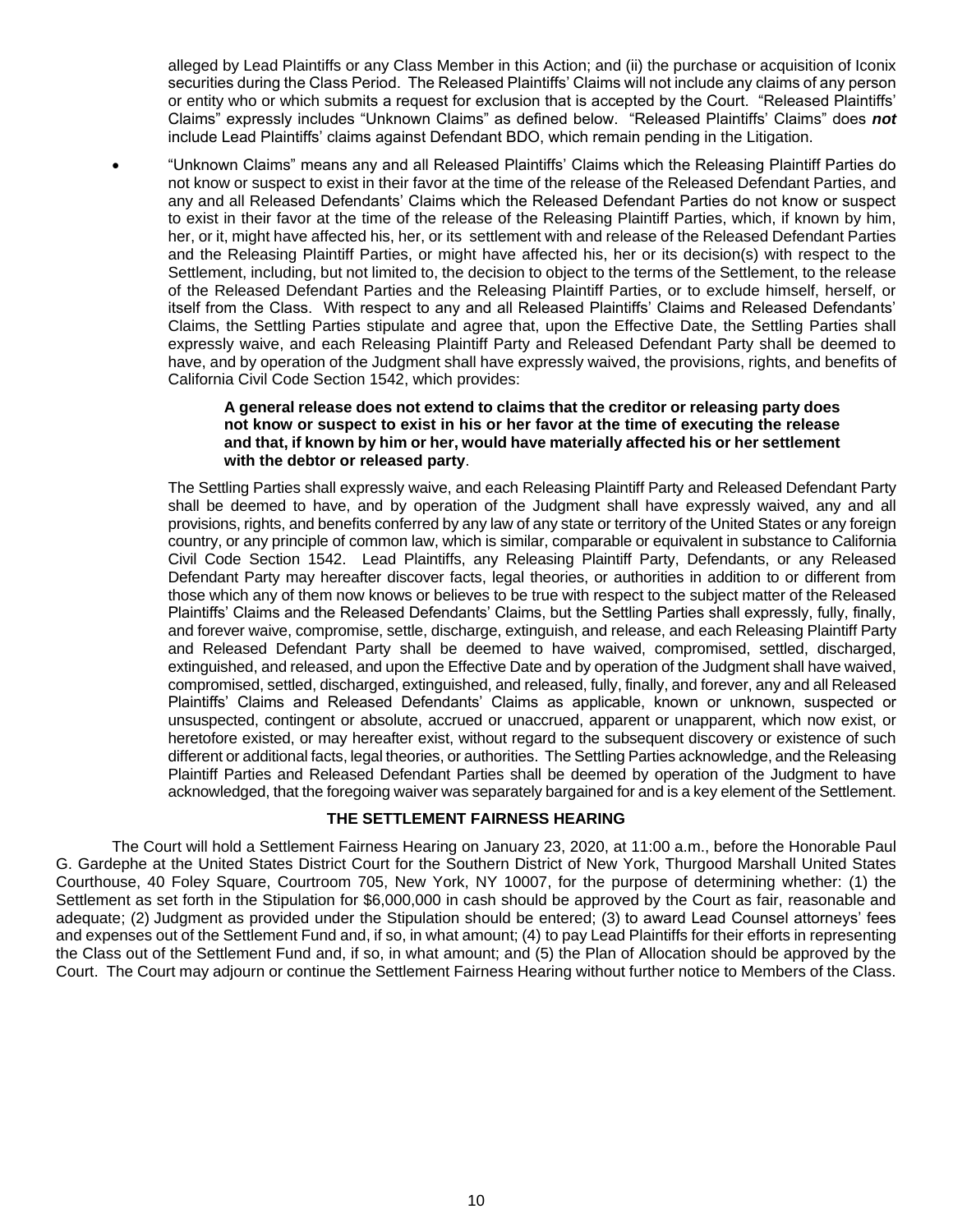Any Class Member may appear at the Settlement Fairness Hearing and be heard on any of the foregoing matters; provided, however, that no such person shall be heard unless his, her, or its objection is made in writing and is filed, together with proof of membership in the Class and with copies of all other papers and briefs to be submitted by him, her, or it to the Court at the Settlement Fairness Hearing, with the Court no later than December 30, 2019, and showing proof of service on the following counsel:

> Mark Millkey ROBBINS GELLER RUDMAN & DOWD LLP 58 South Service Road, Suite 200 Melville, NY 11747

Scott D. Musoff SKADDEN, ARPS, SLATE, MEAGHER & FLOM LLP Four Times Square New York, NY 10036

#### *Attorneys for Lead Plaintiffs Attorneys for Defendants*

Unless otherwise directed by the Court, any Class Member who does not make his, her or its objection in the manner provided shall be deemed to have waived all objections to this Settlement and shall be foreclosed from raising (in this or any other proceeding or on any appeal) any objection and any untimely objection shall be barred.

If you hire an attorney (at your own expense) to represent you for purposes of objecting, your attorney must serve a notice of appearance on counsel listed above and file it with the Clerk of the Court (at the address set out above on page 8) by no later than December 30, 2019.

## **INJUNCTION**

The Court has issued an order enjoining all Class Members from commencing or prosecuting any action proceeding in any court or tribunal that asserts Released Plaintiffs' Claims against any Released Defendant Party, pending final determination by the Court of whether the Settlement should be approved.

### **HOW DO I OBTAIN ADDITIONAL INFORMATION?**

This Notice contains only a summary of the terms of the proposed Settlement. The records in this Litigation may be examined and copied at any time during regular office hours, and subject to customary copying fees, at the Clerk of the United States District Court for the Southern District of New York. For a fee, all papers filed in this Litigation are available at www.pacer.gov. In addition, all of the Settlement documents, including the Stipulation, this Notice, the Proof of Claim and proposed Judgment may be obtained by contacting the Claims Administrator at:

> *Iconix Securities Settlement* Claims Administrator c/o Gilardi & Co. LLC P.O. Box 43305 Providence, RI 02940-3305 Email: info@Iconixsecuritieslitigation.com Telephone: 1-888-788-4790 www.IconixSecuritiesSettlement.com

In addition, you may contact Rick Nelson, Shareholder Relations, Robbins Geller Rudman & Dowd LLP, 655 West Broadway, Suite 1900, San Diego, CA 92101, 1-800-449-4900, if you have any questions about the Litigation or the Settlement.

## **DO NOT WRITE TO OR TELEPHONE THE COURT FOR INFORMATION**